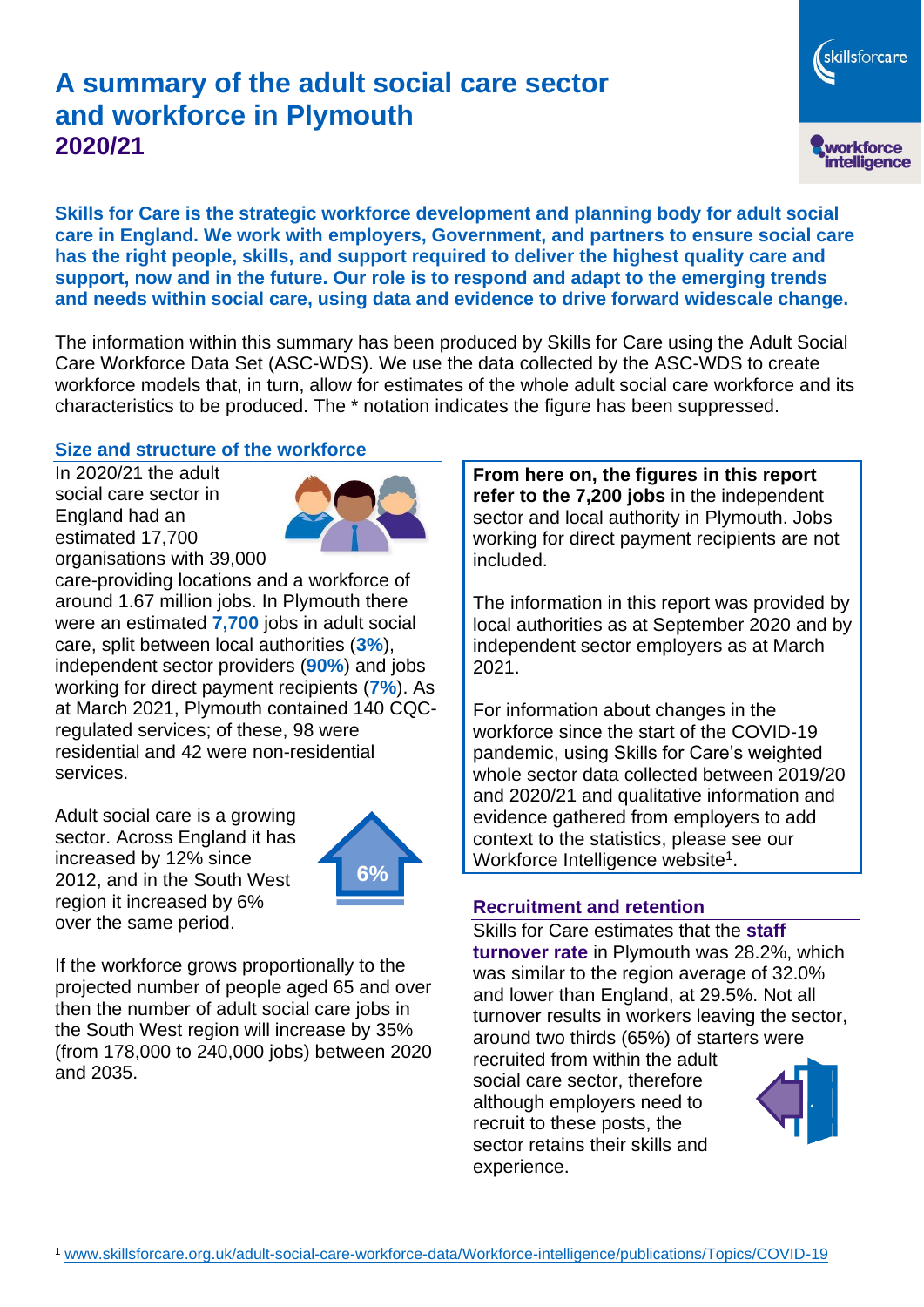Adult social care has an experienced 'core' of workers. Workers in Plymouth had on average **8.7 years of experience in the sector** and 76% of the workforce had been working in the sector for at least three years.

Using both workforce intelligence evidence and our links with employers and stakeholders across England, we know that recruitment and retention is one of the largest issues faced by employers. We have many resources and tools available to help, for example the 'Values-based recruitment and retention toolkit'<sup>2</sup> and 'Seeing potential: widen your talent pool'. <sup>3</sup> For more information please visit: [www.skillsforcare.org.uk/recruitment-retention](http://www.skillsforcare.org.uk/recruitment-retention)

### **Employment information**

We estimate Plymouth had **7,200** adult social care jobs employed in the local authority and independent sectors. These included 550 managerial roles, 175 regulated professionals, 5,500 direct care (including 4,400 care workers), and 1000 other-non-care proving roles.

The average number of **sickness days** taken in the last year in Plymouth was 9.1, (9.4 in South West and 9.5 across England). With an estimated directly employed workforce of 6,600, this would mean employers in Plymouth lost approximately **60,000 days to sickness in 2020/21**. In England levels of staff sickness have nearly doubled over the course of the pandemic between 2019/20 and 2020/21, in total around 6 million extra days were lost to sickness than in the year before.

Less than a quarter (13%) of the workforce in Plymouth were on zero-hours contracts. Around a half (51%) of the workforce usually worked full-time hours and 49% were parttime.

### **Chart 1. Proportion of workers on zero hours contracts by area**

**England** South West **Plymouth** 



### **Workforce demographics**

The majority (83%) of the workforce in Plymouth were female, and the average age was 43.1 years old. Workers aged



24 and under made up 10% of the workforce and workers aged over 55 represented 25%. Given this age profile approximately 1,800 people will be reaching retirement age in the next 10 years.

Nationality varied by region, in England 83% of the workforce identified as British, while in the South West region this was 86%. An estimated 94% of the workforce in Plymouth identified as British, 3% identified as of an EU nationality and 3% a non-EU nationality, therefore there was a similar reliance on EU and non-EU workers.

### **Pay**



Table 1 shows the full-time equivalent annual or hourly pay rate of selected job roles in Plymouth (area), South West (region) and England. All figures

represent the independent sector as at March 2021, except social workers which represent the local authority sector as at September 2020. At the time of analysis, the National Living Wage was £8.72.

#### **Table 1. Average pay rate of selected job roles by area**

|                                 | England | Region  | Area    |
|---------------------------------|---------|---------|---------|
| Full-time equivalent annual pay |         |         |         |
| Social Worker <sup>t</sup>      | £37,100 | £35,800 | $\star$ |
| Registered nurse                | £33,600 | £34,300 | £33,400 |
| Hourly pay                      |         |         |         |
| National Living<br>Wage         | £8.72   | £8.72   | £8.72   |
| Senior care worker              | £10.00  | £10.06  | £9.25   |
| Care worker                     | £9.29   | £9.30   | £8.92   |
| Support and<br>outreach         | £9.53   | £9.60   | £8.80   |

†Local authority social workers only.

Please note that pay varies by sector, with local authority pay generally being higher than independent sector pay.